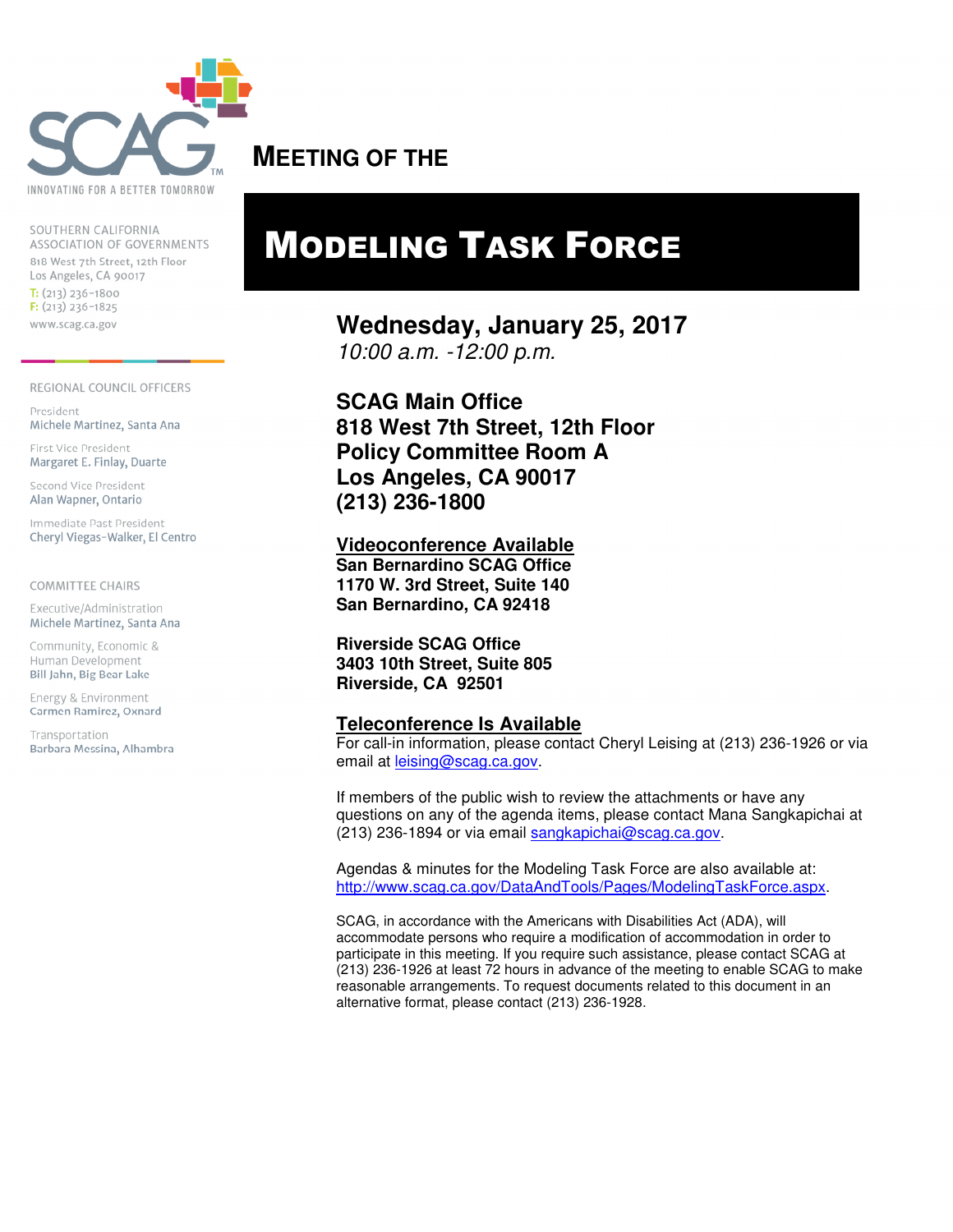## **AGENDA**

**"***Any item listed on the agenda (action or information) may be acted upon at the discretion of the Committee".* 

#### **1.0 CALL TO ORDER AND INTRODUCTIONS Tim Byrne**

Chairperson

#### **1.1 Modeling Task Force Chairperson**

 The Chair of the Modeling Task Force rotates annually between the modeling leads of the County Transportation Commissions and Caltrans. SCAG staff asks the Committee to affirm the appointment of Chris Gray, WRCOG, as the new Modeling Task Force Chair for Year 2017. The Modeling Task Force extends its appreciation to Tim Byrne from SANBAG for his service as Chair over the past year.

### **2.0 PUBLIC COMMENT PERIOD**

 Members of the public desiring to speak on an agenda item or items not on the agenda, but within the purview of this Task Force, must fill out and present a speaker's card to the Assistant prior to speaking. A speaker's card must be turned in before the meeting is called to order. Comments will be limited to three minutes. The Chair may limit the total time for comments to twenty (20) minutes.

### **3.0 CONSENT CALENDAR**

### **4.0 ACTION ITEM(S)**

#### **5.0 INFORMATION ITEMS**

| 5.1 | <b>Updates on Sub-Regional Modeling Programs</b>                                                                                                       | <b>Group Discussion</b><br>10 minutes |
|-----|--------------------------------------------------------------------------------------------------------------------------------------------------------|---------------------------------------|
|     | Discussion by MTF members – an opportunity for agencies to<br>share the status of their current modeling projects and<br>upcoming modeling priorities. |                                       |
|     |                                                                                                                                                        |                                       |
|     | 5.2 Open Discussion About Desired Topics for the Upcoming                                                                                              | <b>Group Discussion</b>               |
|     | Year                                                                                                                                                   | 10 minutes                            |
|     | Discussion and dialogue by MTF members – an opportunity<br>for members to discuss topics of interest for the upcoming                                  |                                       |